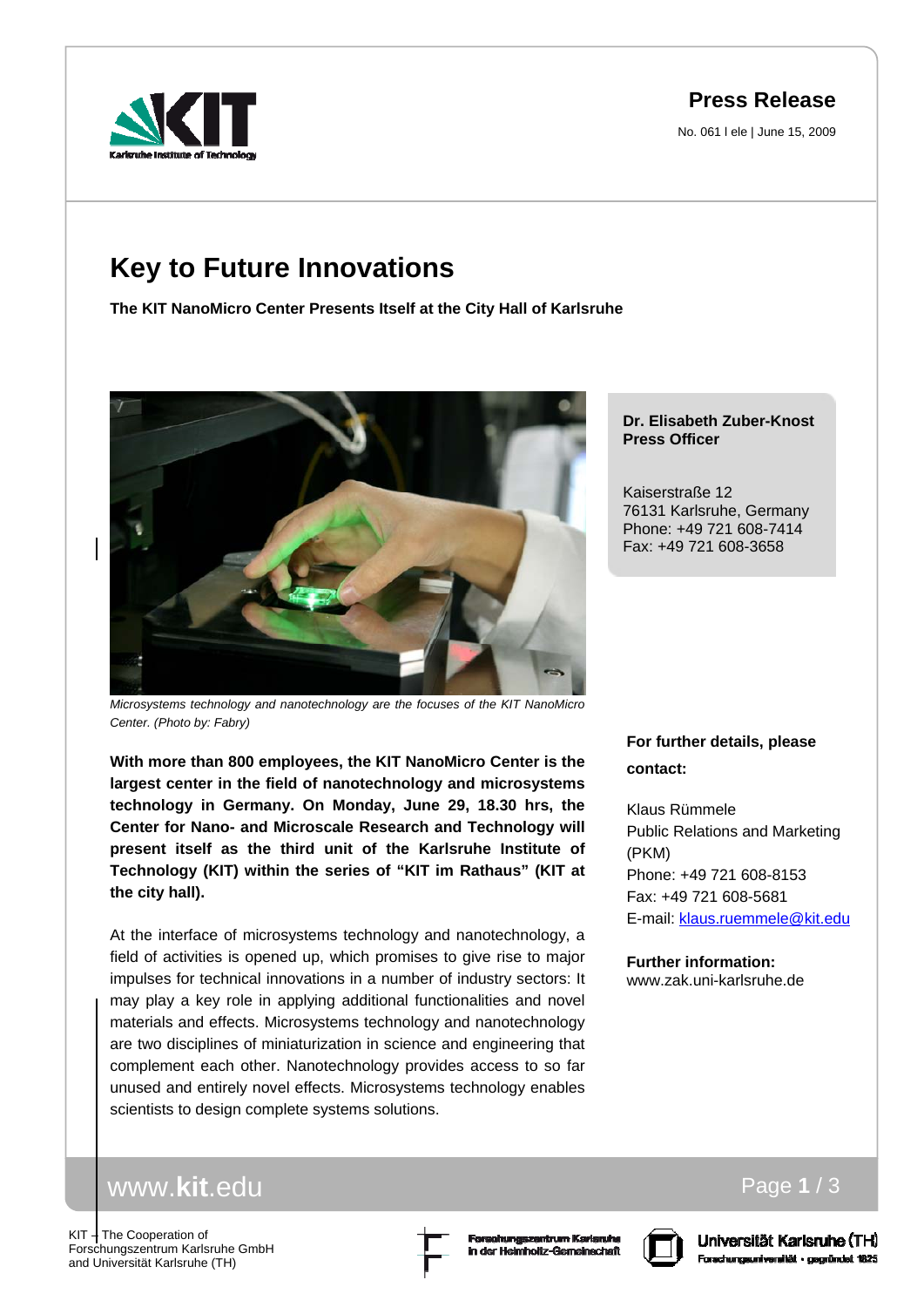

The KIT NanoMicro Center integrates nanotechnology and microtechnology and turns "nanosciences" into a nanotechnology. Moreover, the Center supports the transfer of the technologies developed to industrial applications.

The event at the Bürgersaal of the city hall of Karlsruhe addresses pupils, the citizens of Karlsruhe, and the teachers and students of the KIT. The presentations will be followed by a reception in the upper foyer of the city hall, where the guests are invited to start discussions and to visit the exhibition.

The ZAK | Center for Applied Cultural Science and Studium Generale of Universität Karlsruhe (TH) organizes the series of "KIT im Rathaus", in which the centers, focuses, and competence areas of the KIT present themselves to the interested public. Its predecessor was the series of "Universität im Rathaus".

#### **Program:**

#### **Welcome addresses**

Heinz Fenrich, Lord Mayor of the City of Karlsruhe Professor Dr. Norbert Henze, Vice-president for Structure of Universität Karlsruhe (TH)

#### **The KIT NanoMicro Center presents itself**

Professor Dr. Manfred Kappes, Deputy Spokesman of the KIT NanoMicro Center

#### **Nanomaterials tailored to optics and photonics**

Professor Dr. Martin Wegener, Spokesman of the DFG Center for Functional Nanostructures

#### **Nanomaterials for electromobility** Dr. Michael Harms, NanoMicro Program Management

## **Controlled cell growth in 3D**

Professor Dr. Martin Bastmeyer, Zoological Institute (University), Member of the Steering Body of the KIT NanoMicro Center

**From June 29 to July 2, the exhibition of the KIT NanoMicro Center in the upper foyer of the city hall will be open to the public.** 

www.**kit**.edu Page **2** / 3